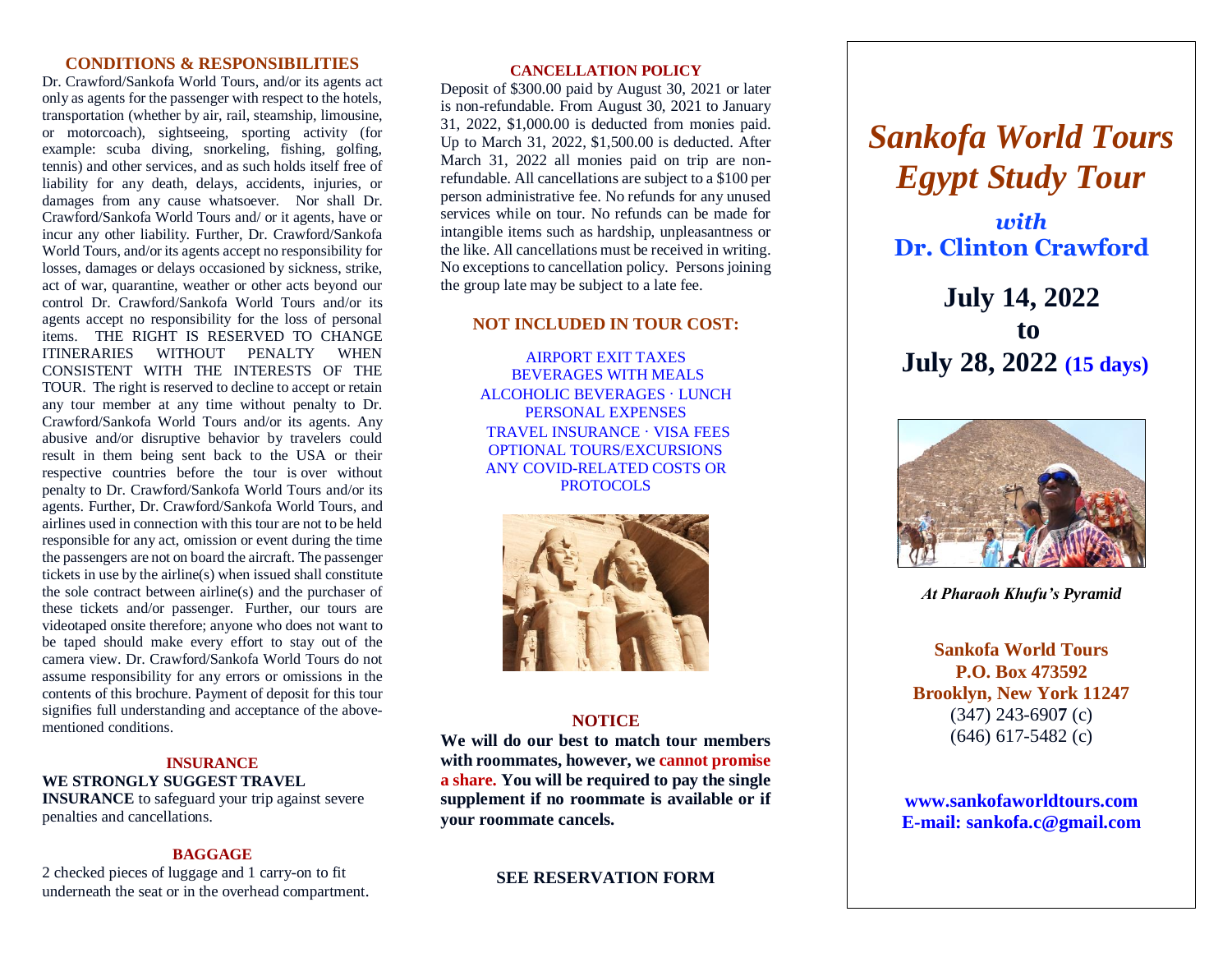# **Dr. Crawford's Welcome Statement**



 This educational tour to Egypt, Ta-merry, the holy land of our ancestors will be an experience that is truly unforgettable. Dr. Clinton Crawford, the tour leader, is also the author of

*Recasting Ancient Egypt in the African Context*, 1996 and several critically-acclaimed documentaries on Egypt. He is a professor at Medgar Evers College-CUNY where he teaches the History of African Art among other courses about African civilizations. See Egypt in a way that television will not show you.

 Our Study Tour explores and examines the culture, art and architecture of ancient Egypt. It also includes a *4-day, 5-star luxury cruise on the Nile, luxury hotels* & shopping. Dr. Crawford, our onsite tour guide, will provide an informative African-centered perspective as we visit the Pyramids at Giza, Saqqara, and Dahshur, the Sphinx at Giza, the temples at Philae, Kom Ombo, Abu Simbel, Edfu, Karnak, Luxor, the Valley of the Kings, Dendera and Abydos, the sites of the Immaculate Conception, the Cairo and Nubian museums, a Nubian village, and much more.

 This study tour is one that all people of African ancestry around the world must experience in their lifetime. Join Dr. Crawford and others on this journey back to the ancient future.

#### **DAILY ITINERARY**

- **Day 1** Departure from New York City. Meals on flight.
- **Day 2** Arrival in Cairo in the afternoon. Assisted through customs. Hotel checkin. Dinner not provided. Let's go out to eat a hot meal before retiring to bed.
- **Day 3** Visit Saqqara, the ancient Necropolis, Djoser's Step Pyramid and complex, mastaba of Ptah-Hotep, and Dahshur. **B/D**
- **Day 4** Visit the Giza Pyramids and the Sphinx. Afternoon leisure. **B/D**
- **Day 5** Early morning flight to Aswan. Visit the Nubian Museum. Visit the Nubian Village. **B/D**
- **Day 6** Early morning drive to Abu Simbel (Lower Nubia) to visit the rock-cut temple of Ramesses II and Queen Nefertari. Return to Aswan. **B/D**
- **Day 7 Cruise begins.** Visit Isis Temple, the Unfinished Obelisk, Kom Ombo **B/L/D**
- **Day 8** At Edfu, visit the Temple of Horus and sail via Esna toward Luxor during the evening. **B/L/D**
- **Day 9** In Luxor, visit the Valley of the Kings (West Bank), Deir el Bahri Funerary Temple of Queen Hatshepsut, Temple of Ramesses III, the Colossi of Amenhotep III ("Memnon") and the Ramesseum. **B/L/D**
- **Day 10** Temple of Karnak with Hypostyle Hall and the Avenue of the Ram-headed Sphinxes. Visit the Grand Lodge of Luxor with the Avenue of the Human-headed Sphinxes (East Bank). **Cruise ends**. **B/D**
- **Day 11** Visit the temples of Abydos and Dendera. **B/D**
- **Day 12** Free Day in Luxor for leisure. **B/D**
- Day 13 Flight back to Cairo. Hotel check-in. Visit the Egyptian Museum, Khan Khalili Bazaar, Old Coptic area. **B/D**
- **Day 14 Optional** Day Trip to Alexandria. Final dinner and goodbye (this should be a group activity). **B/D**
- **Day 15** Early morning departure for NYC, arriving in New York City the same day. **B.** Meals on flight

**B**=Breakfast **L**=Lunch **D**=Dinner



| Sign up for:                                                    | <b>Single</b><br><b>Supplement</b> | <b>Price per</b><br>person: |
|-----------------------------------------------------------------|------------------------------------|-----------------------------|
| <b>Double</b><br>(2 adults per room)                            |                                    | \$4100.00                   |
| <b>Single</b><br>(1 adult per room)                             | \$595.00                           | \$4,695.00                  |
| <b>Child</b> (Age $2 -11$ ) with $2$<br>adults sharing per room |                                    | \$3,226.00                  |

| <b>NOTE: INITIAL DEPOSIT of</b>                                                           |                                    |          |  |  |
|-------------------------------------------------------------------------------------------|------------------------------------|----------|--|--|
| \$300.00 per person is non-refundable.<br><b>Payment Schedule based on Dbl. Occupancy</b> |                                    |          |  |  |
|                                                                                           | <b>August 30, 2021 (deposit)</b>   | \$300.00 |  |  |
| $\overline{2}$                                                                            | September 30, 2021                 | \$380.00 |  |  |
| $\mathbf{3}$                                                                              | <b>October 30, 2021</b>            | \$380.00 |  |  |
| 4                                                                                         | November 30, 2021                  | \$380.00 |  |  |
| $\overline{5}$                                                                            | December 31, 2021                  | \$380.00 |  |  |
| 6                                                                                         | <b>January 31, 2022</b>            | \$380.00 |  |  |
| 7                                                                                         | <b>February 28, 2022</b>           | \$380.00 |  |  |
| 8                                                                                         | March 31, 2022                     | \$380.00 |  |  |
| 9                                                                                         | <b>April 30, 2022</b>              | \$380.00 |  |  |
|                                                                                           | 10 May 31, 2022                    | \$380.00 |  |  |
| 11                                                                                        | $\vert$ June 15, 2022 (Final pymt) | \$380.00 |  |  |

#### **Dr. Crawford's 15-Day Tour Includes**

- Round trip International air fare New York/Cairo/New York
- Double (2-adults per room) Deluxe **5-Star** hotel accommodations based on twin-bedded rooms with bath
- Single (1 adult per room) accommodations. Single supplement extra
- 2 meals daily throughout (starting day 3 of the tour)
- All transfers with assistance and portage
- Sightseeing as per itinerary including entrance fees
- Domestic air: Cairo/Aswan /Luxor/Cairo
- **4-Day 5-Star Luxury Cruise from Aswan to Luxor (3 meals daily)**
- All service charges, hotel taxes, and tips
- English-speaking guides
- Prof. Crawford's explanations on the sites.